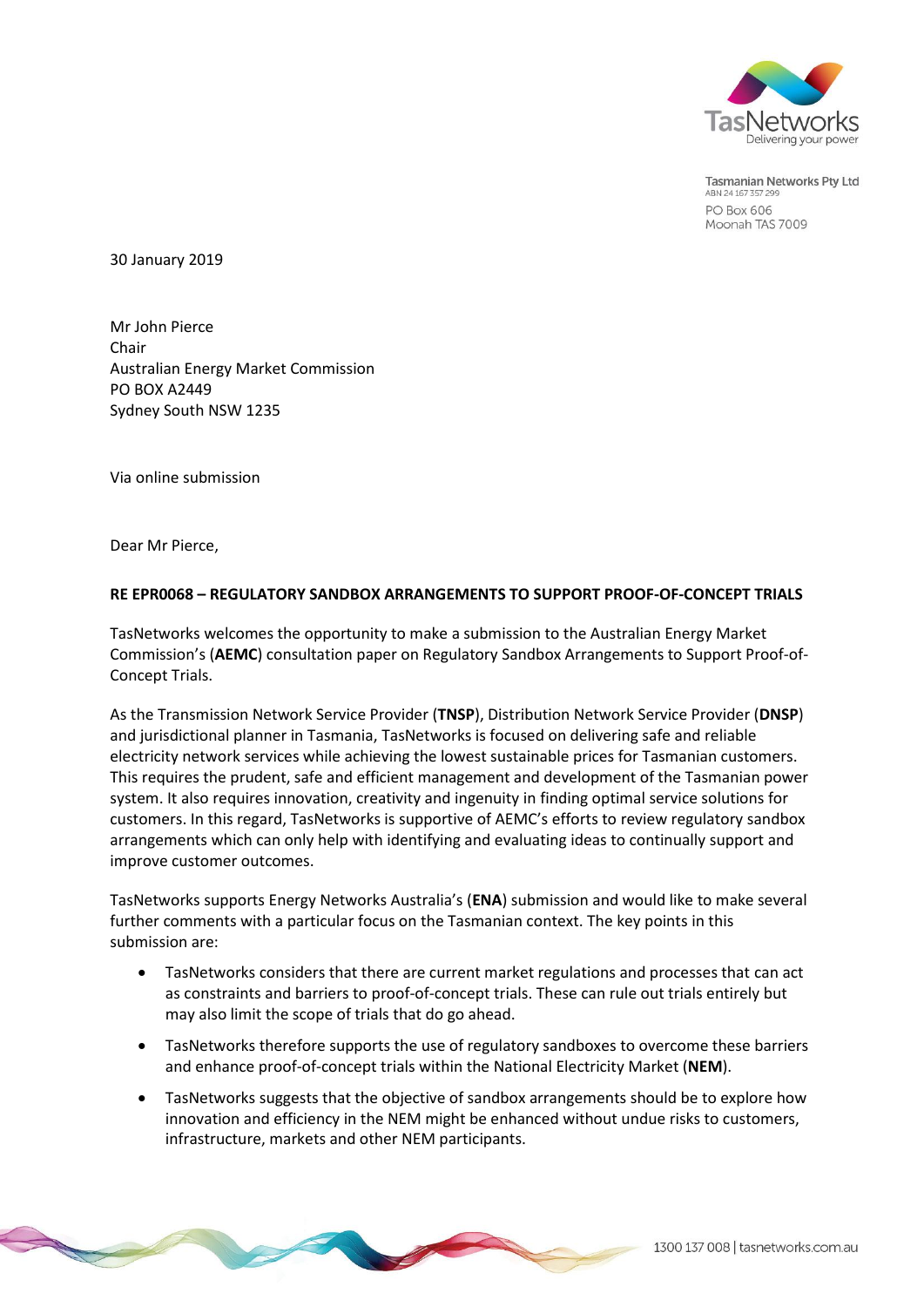- TasNetworks supports the use of a regulatory sandbox framework to define how and when sandboxes can be used, who they apply to, what success looks like and what obligations proponents have in terms of customer protections, knowledge sharing and confidential information.
- To guide adoption of reforms across the market, TasNetworks suggests that the National Electricity Objective (**NEO**) be relaxed for rules that are the subject of regulatory sandboxes. In this manner, space could be given for the implications of rule changes to be explored and tested ahead of time, particularly in those case where rule change outcomes are uncertain and/or there is no clear rule consensus.

TasNetworks responses to individual questions are provided below and we welcome the opportunity to discuss this submission further with you. Should you have any questions, please contact me via email [\(tim.astley@tasnetworks.com.au\)](mailto:tim.astley@tasnetworks.com.au) or by phone on (03) 6271 6151.

Yours sincerely,

Tim Astley Team Leader NEM Strategy and Compliance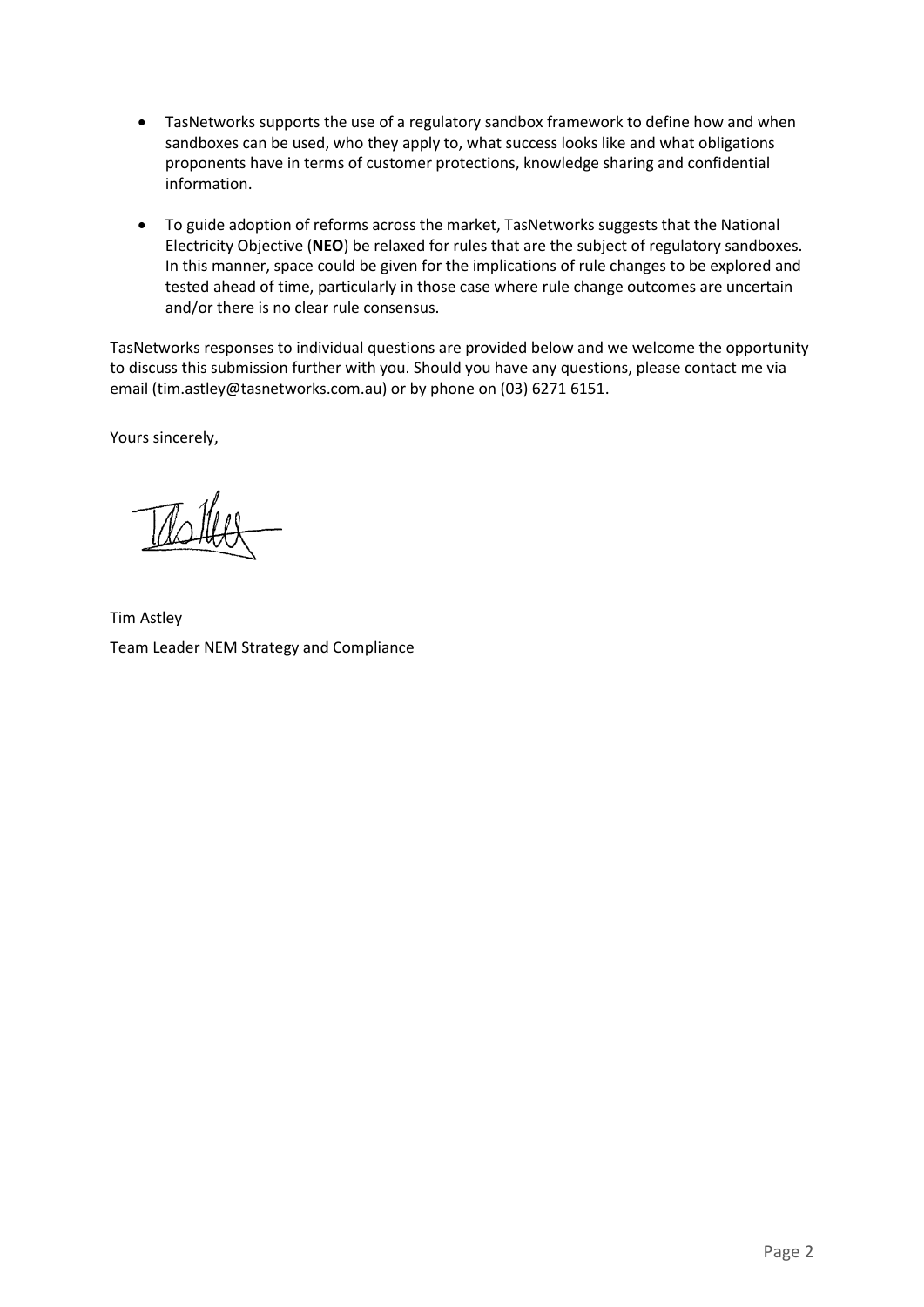### **QUESTION 1: OTHER SANDBOX EXAMPLES**

## **Are there other examples of regulatory sandbox arrangements that are relevant when considering these arrangements for the NEM?**

Aside from the examples mentioned in the consultation paper, TasNetworks considers that developments in the South West Interconnected System of Western Australia (**SWIS**) would be relevant and instructive. For example, the learnings from Horizon Power's regulatory trial into the application of unregulated systems at the fringes of the grid. Beyond this, and although a Fin-Tech application, TasNetworks notes that the Monetary Authority of Singapore has also used regulatory sandboxes to facilitate greater innovation in the Singaporean financial sector.

### **QUESTION 2: OTHER RELEVANT TRIALS**

## **What other proof-of-concept trials are relevant when considering formal regulatory sandbox arrangements for the NEM?**

TasNetworks' emPOWERing You trial is one other relevant example beyond those detailed in the consultation paper. The trial's purpose has been to explore how customers react to different network charges including those that more accurately reflect the costs of using the electricity network at different times of day. Further details can be found on TasNetworks website.

### **QUESTION 3: BARRIERS TO PROOF-OF-CONCEPT TRIALS**

### **(a) Are proof-of-concept trials being inhibited by current market regulations or processes?**

### **(b) If so, what are the potential barriers to proof-of-concept trials that might be addressed by a regulatory sandbox initiative?**

TasNetworks considers that there are current market regulations and processes that can act as constraints, for example, by impeding the exploration of trials which may conflict with current rules. These constraints can have two effects. Firstly, they may limit the scope of trials that do occur. This has been TasNetworks experience with both the CONSORT Bruny Island Battery Trial and the emPOWERing You Trial with the scope of each reduced because of regulatory concerns.

Secondly, they can rule out trials entirely because they impose costs in both time, money or complexity that are prohibitive. A perfect example of this concerns a proposed embedded network and microgrid project at Nubeena on the Tasman peninsula. One of the goals of the project is to allow residents within the network to trade energy amongst each other incorporating cost reflective network pricing. However, the regulatory barriers have meant this has not been implemented to date.

Applied to just this one example, a regulatory sandbox could be used to:

- reduce the financial and temporal trial costs by obviating registration and licensing requirements;
- reduce the number of stakeholders required to make a project work, e.g. by allowing a DNSP to operate as a retailer; and
- allow exploration of concepts not within, or on the edge of, the rules such as nodal network pricing.

#### **QUESTION 4: ACCESS TO GUIDANCE ON THE REGULATORY FRAMEWORK**

## **(a) Is there a lack of access to guidance for innovative new entrants on navigating the energy regulatory framework?**

TasNetworks endeavours to provide as much information and guidance as possible to all new and potential clients on the aspects of the regulatory framework relevant to their business proposal. In some cases very little is required. For example, new transmission connection applicants tend to be larger, more well-resourced and sophisticated entities with a deep understanding of applicable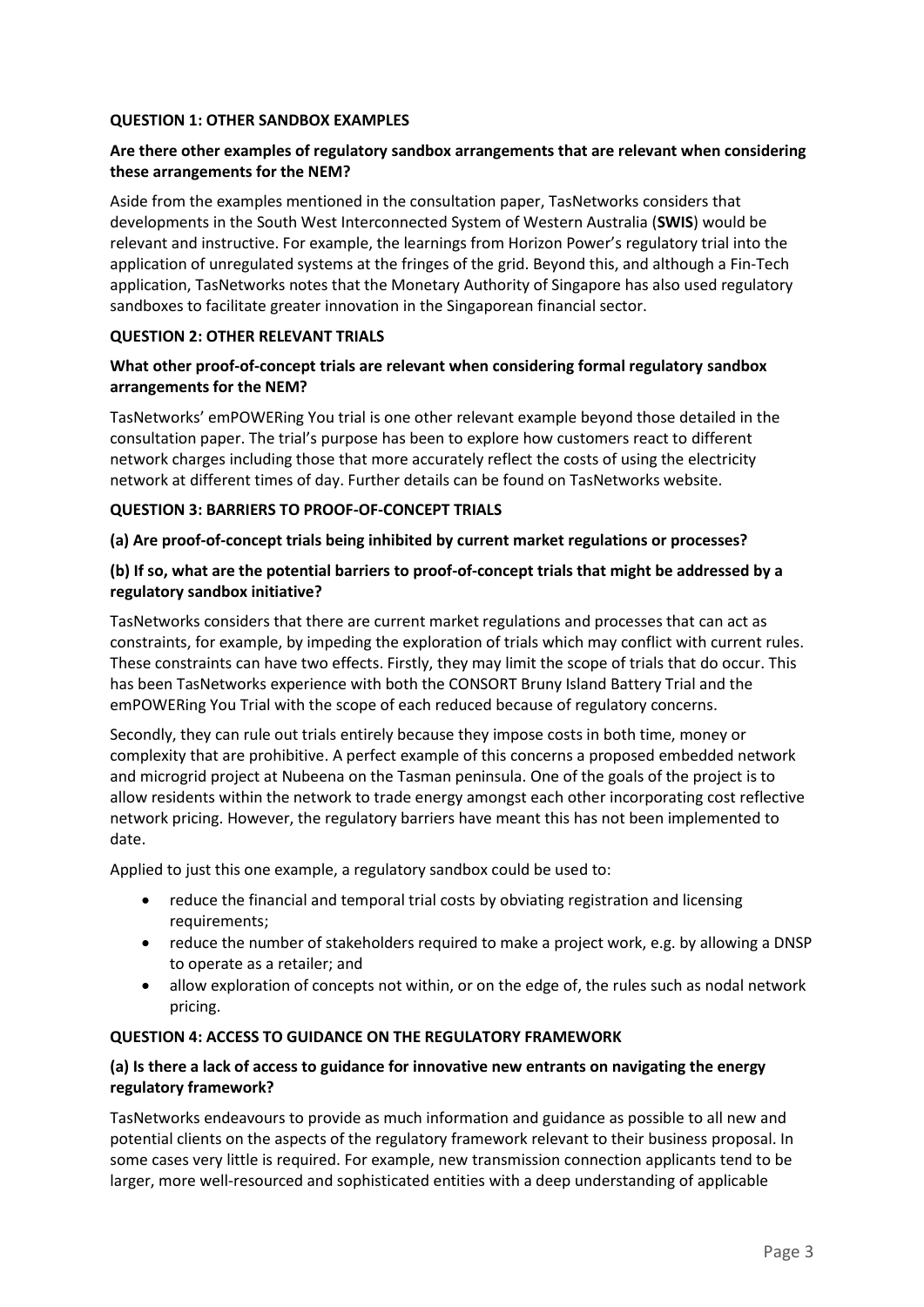regulatory obligations such as transmission ring-fencing and transmission connection and planning arrangements.

In other cases, and particularly in the case of micro-generators, more guidance and information dissemination is required. In this situation, TasNetworks considers that new entrants might benefit from other resources beyond those able to be provided by TasNetworks.

# **(b) If so: What type of guidance is needed? Who should provide it? Should guidance be coordinated across the AER, AEMO and AEMC? How should the provision of guidance be funded? Should an application be required in order to gain access to detailed guidance? If so, what criteria should apply?**

TasNetworks considers that the informational resources provided by the market bodies and jurisdictional regulators provide comprehensive coverage of the regulatory frameworks and associated obligations. However, given the voluminous and complex nature of these resources, it can be hard for new entrants, particularly smaller players, to productively engage with. TasNetworks suggests that more bespoke and consultative guidance is provided to remedy this situation. The tailored support and advice provided by start-up incubators such as EnergyLab and the knowledge sharing facilitated by the Australian Renewable Energy Agency (**ARENA**) might be useful models for adoption in this regard. For example, consultative regulatory advice might be jointly provided by the regulators in a coordinated manner with costs recouped on a user pays basis.

## **(c) Is there a role for binding advice from market bodies on certain aspects of the regulatory framework to support proof-of-concept trials?**

Depending upon how the concept of regulatory sandboxes is advanced, TasNetworks considers there may be a role for binding advice to be applied. Guidelines might be a useful, non-binding alternative that could also help with the application of the regulatory framework to support proof-of-concept trials.

## **QUESTION 5: TRIALS UNDER AER ENFORCEMENT DISCRETION**

# **(a) Is the AER's ability to issue no action letters, provide waivers and exemptions, and use its enforcement discretion sufficient to facilitate proof-of-concept trials in the NEM? If not, why?**

TasNetworks considers that no action letters, waivers and exemptions along with enforcement discretion from the AER may not be sufficient to facilitate all proof-of-concept trials in the NEM. As noted in the consultation paper, these actions have limited flexibility and do not address all risks that could curtail trials being undertaken.

## **(b) Is there a need for a more formal process for proponents of proof-of-concept trials to seek a no action letter?**

TasNetworks does not consider that there is a need for a formal process to seek no action letters so long as proponents are aware that no action letters can be sought to help with proof-of-concept trials.

#### **(c) Should no action letters that facilitate innovation or proof-of-concept trials be made public?**

TasNetworks supports the transparent provision of information to market participants to facilitate innovation in the NEM. The publication of no action letters and trial outcomes would support this goal and also help to ensure that no duplicative and redundant trials were undertaken.

The one caveat to this position concerns confidential and commercially sensitive information. In this case, TasNetworks suggests that publication include redactions or be detailed in only a general manner to provide sufficient information protection.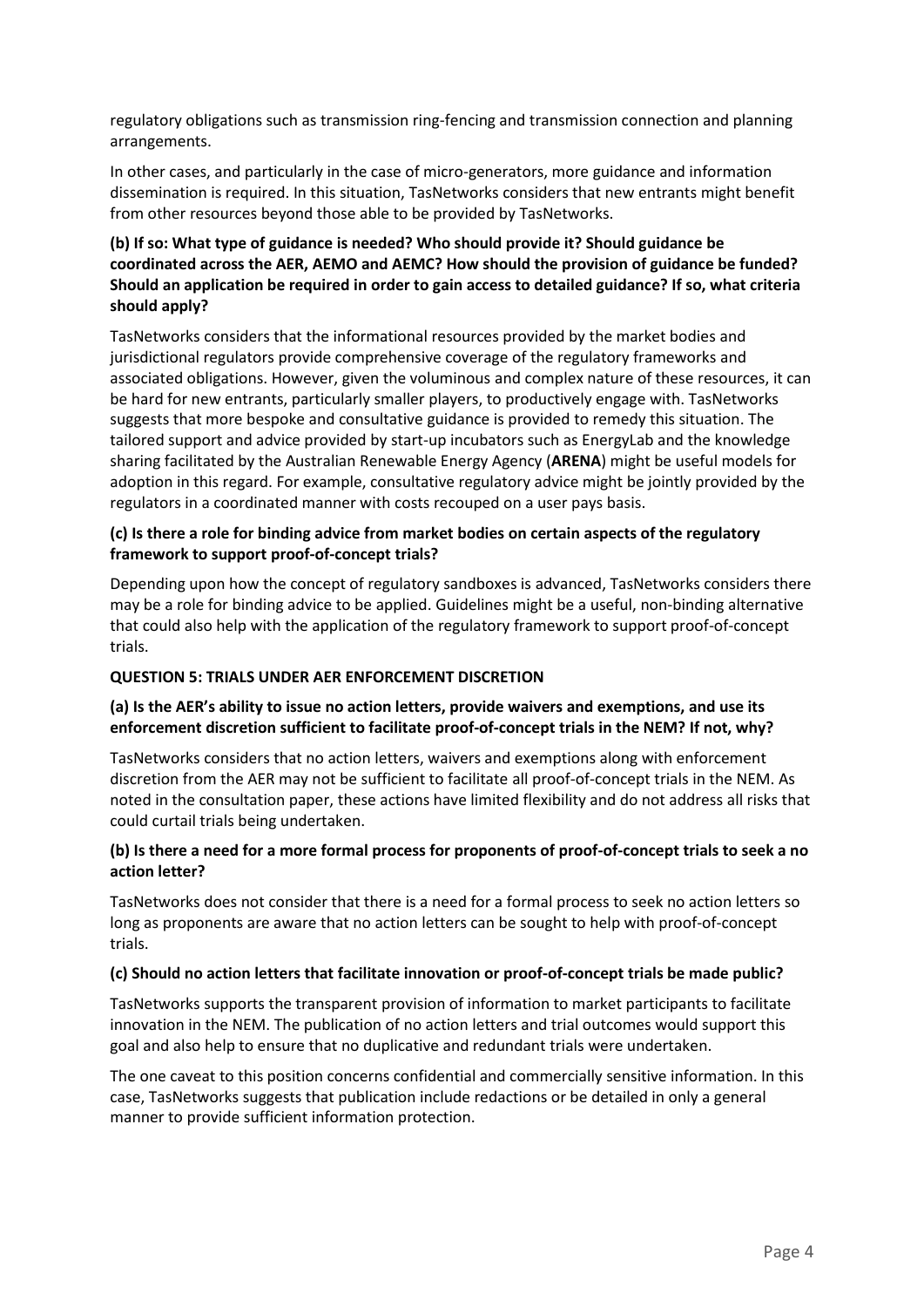### **QUESTION 6: THE NEED FOR A FORMAL REGULATORY SANDBOX**

## **(a) Would formal regulatory sandbox arrangements, where some regulatory requirements are relaxed on a time-limited basis whilst appropriate safeguards remain in place, serve to better facilitate proof-of-concept trials in the NEM?**

As evidenced by the Nubeena example above, TasNetworks considers that regulatory sandboxes might serve to better facilitate trials by providing extra flexibility over the existing trial support options available to the Australian Economic Regulator (**AER**) such as no action letters.

#### **(b) What other regulatory tools are needed to facilitate proof-of-concept trials?**

Depending on how regulatory sandboxes are developed, further consideration of funding and funding mechanisms including incentive schemes to better support trials might be warranted. Beyond this, further deliberation on how the outcomes of successful sandbox trials can be best shared, leveraged and implemented should be considered. That is, to ensure that the existing regulatory framework does not inhibit, and instead promotes, the wide spread deployment of innovative practices and technologies. For example, rule changes resulting from a successful sandbox trial might automatically be advanced on an expedited basis.

### **QUESTION 7: DESIGN OF A FORMAL REGULATORY SANDBOX ARRANGEMENTS, IF REQUIRED**

## **(a) If required, should the objective of the formal regulatory sandbox arrangements be to facilitate further proof-of-concept trials in the NEM? If not, what should the objective be?**

TasNetworks considers sandboxes are a means to an end rather than an end in themselves. TasNetworks therefore suggests that a better objective of sandbox arrangements should be to explore how innovation and efficiency in the NEM might be enhanced without undue risks to customers, infrastructure, markets and other NEM participants. In so doing, optimal customer outcomes will be supported.

## **(b) If required, what metrics should be used to measure the success of a formal regulatory sandbox arrangement?**

TasNetworks considers that some success metrics will vary from trial to trial dependent upon the trial purpose and intended outcomes. For example, the metrics associated with a sandbox trial to test application of nodal network pricing on customer behaviour would differ to the metrics used to assess changes in primary frequency control performance from a localised change in Automatic Generation Control (**AGC**) settings. Despite this, some generalised success criteria might include the following:

- Did the trial achieve its intended purpose?
- Did the trial do so within the stated timeframes?
- Were any financial constraints and budgets respected?
- Were risks to customers, business and other NEM participants foreseen and minimised?

### **(c) If required, what should be the high-level criteria for accessing a regulatory sandbox arrangement?**

TasNetworks considers that the following might be usefully included as part of any high-level criteria for accessing sandbox arrangements:

- Is the trial purpose consistent with the objective of the use of regulatory sandboxes, e.g. in promoting innovation and efficiency in the NEM?
- Do trial proponents have the necessary skills, resources and knowledge to achieve the objective?
- Are there any constraints or risks with the trial that should preclude it from being undertaken?